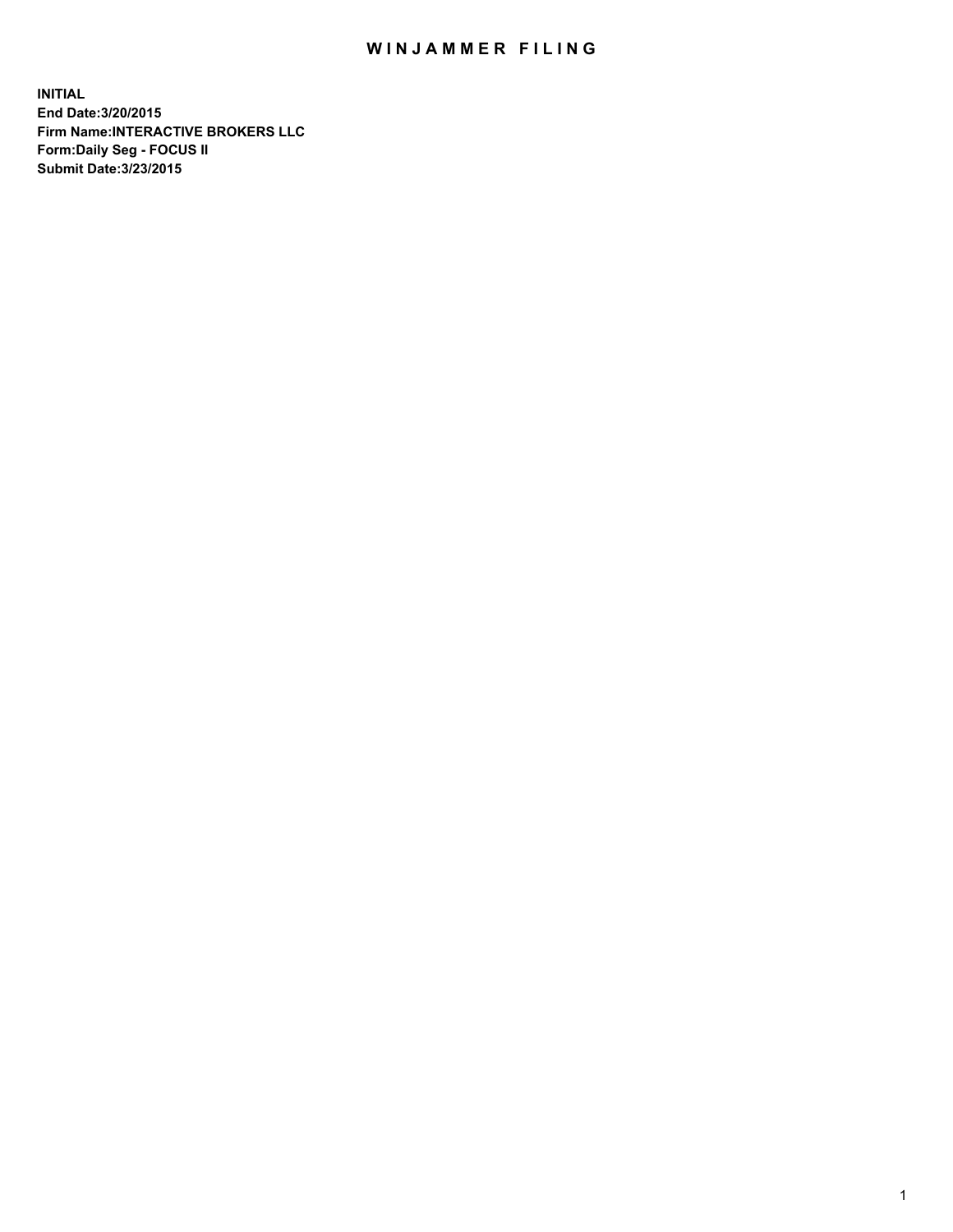## **INITIAL End Date:3/20/2015 Firm Name:INTERACTIVE BROKERS LLC Form:Daily Seg - FOCUS II Submit Date:3/23/2015 Daily Segregation - Cover Page**

| Name of Company<br><b>Contact Name</b><br><b>Contact Phone Number</b><br><b>Contact Email Address</b>                                                                                                                                                                                                                          | <b>INTERACTIVE BROKERS LLC</b><br><b>Michael Ellman</b><br>203-422-8926<br>mellman@interactivebrokers.co<br>$m$ |
|--------------------------------------------------------------------------------------------------------------------------------------------------------------------------------------------------------------------------------------------------------------------------------------------------------------------------------|-----------------------------------------------------------------------------------------------------------------|
| FCM's Customer Segregated Funds Residual Interest Target (choose one):<br>a. Minimum dollar amount: ; or<br>b. Minimum percentage of customer segregated funds required:% ; or<br>c. Dollar amount range between: and; or<br>d. Percentage range of customer segregated funds required between:% and%.                         | $\overline{\mathbf{0}}$<br>0<br>155,000,000 245,000,000<br>0 <sub>0</sub>                                       |
| FCM's Customer Secured Amount Funds Residual Interest Target (choose one):<br>a. Minimum dollar amount: ; or<br>b. Minimum percentage of customer secured funds required:% ; or<br>c. Dollar amount range between: and; or<br>d. Percentage range of customer secured funds required between:% and%.                           | $\overline{\mathbf{0}}$<br>0<br>80,000,000 120,000,000<br>0 <sub>0</sub>                                        |
| FCM's Cleared Swaps Customer Collateral Residual Interest Target (choose one):<br>a. Minimum dollar amount: ; or<br>b. Minimum percentage of cleared swaps customer collateral required:% ; or<br>c. Dollar amount range between: and; or<br>d. Percentage range of cleared swaps customer collateral required between:% and%. | $\overline{\mathbf{0}}$<br>$\overline{\mathbf{0}}$<br>0 <sub>0</sub><br>0 <sub>0</sub>                          |
| Current ANC:on<br><b>Broker Dealer Minimum</b><br>Debit/Deficit - CustomersCurrent AmountGross Amount<br>Domestic Debit/Deficit<br>Foreign Debit/Deficit                                                                                                                                                                       | 2,343,474,073 20-MAR-2015<br>264,283,237<br>2,868,868<br>5,616,1920                                             |
| Debit/Deficit - Non CustomersCurrent AmountGross Amount<br>Domestic Debit/Deficit<br>Foreign Debit/Deficit<br>Proprietary Profit/Loss<br>Domestic Profit/Loss<br>Foreign Profit/Loss                                                                                                                                           | 0 <sub>0</sub><br>0 <sub>0</sub><br>$\overline{\mathbf{0}}$<br>$\underline{\mathbf{0}}$                         |
| Proprietary Open Trade Equity<br>Domestic OTE<br>Foreign OTE<br><b>SPAN</b><br><b>Customer SPAN Calculation</b>                                                                                                                                                                                                                | <u>0</u><br><u>0</u><br>1,249,165,998                                                                           |
| Non-Customer SPAN Calcualation<br>Proprietary Capital Charges<br>Minimum Dollar Amount Requirement<br>Other NFA Dollar Amount Requirement                                                                                                                                                                                      | 17,451,067<br><u>0</u><br>20,000,000 [7465]<br>21,887,178 [7475]                                                |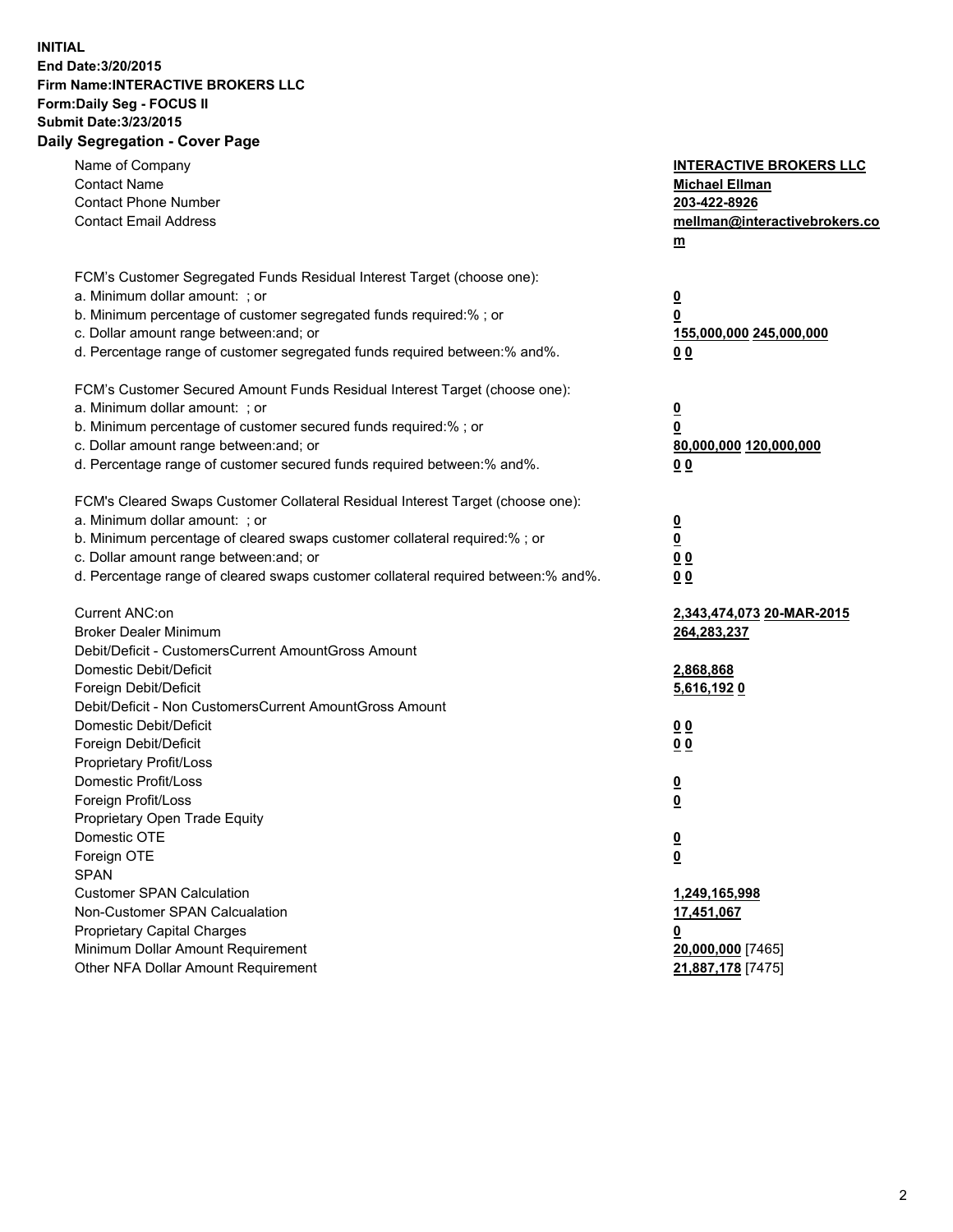## **INITIAL End Date:3/20/2015 Firm Name:INTERACTIVE BROKERS LLC Form:Daily Seg - FOCUS II Submit Date:3/23/2015 Daily Segregation - Secured Amounts**

|     | Foreign Futures and Foreign Options Secured Amounts                                                        |                                   |
|-----|------------------------------------------------------------------------------------------------------------|-----------------------------------|
|     | Amount required to be set aside pursuant to law, rule or regulation of a foreign                           | $0$ [7305]                        |
|     | government or a rule of a self-regulatory organization authorized thereunder                               |                                   |
| 1.  | Net ledger balance - Foreign Futures and Foreign Option Trading - All Customers                            |                                   |
|     | A. Cash                                                                                                    | 412,923,376 [7315]                |
|     | B. Securities (at market)                                                                                  | $0$ [7317]                        |
| 2.  | Net unrealized profit (loss) in open futures contracts traded on a foreign board of trade                  | 21,385,976 [7325]                 |
| 3.  | Exchange traded options                                                                                    |                                   |
|     | a. Market value of open option contracts purchased on a foreign board of trade                             | <u>182,752</u> [7335]             |
|     | b. Market value of open contracts granted (sold) on a foreign board of trade                               | -89,684 [7337]                    |
| 4.  | Net equity (deficit) (add lines 1.2. and 3.)                                                               | 434,402,420 [7345]                |
| 5.  | Account liquidating to a deficit and account with a debit balances - gross amount                          | 5,616,192 <sub>[7351]</sub>       |
|     | Less: amount offset by customer owned securities                                                           | 0 [7352] 5,616,192 [7354]         |
| 6.  | Amount required to be set aside as the secured amount - Net Liquidating Equity                             | 440,018,612 [7355]                |
|     | Method (add lines 4 and 5)                                                                                 |                                   |
| 7.  | Greater of amount required to be set aside pursuant to foreign jurisdiction (above) or line                | 440,018,612 [7360]                |
|     | 6.                                                                                                         |                                   |
|     | FUNDS DEPOSITED IN SEPARATE REGULATION 30.7 ACCOUNTS                                                       |                                   |
| 1.  | Cash in banks                                                                                              |                                   |
|     | A. Banks located in the United States                                                                      | 48,181,771 [7500]                 |
|     | B. Other banks qualified under Regulation 30.7                                                             | 0 [7520] 48,181,771 [7530]        |
| 2.  | Securities                                                                                                 |                                   |
|     | A. In safekeeping with banks located in the United States                                                  | 328,731,467 [7540]                |
|     | B. In safekeeping with other banks qualified under Regulation 30.7                                         | 0 [7560] 328,731,467 [7570]       |
| 3.  | Equities with registered futures commission merchants                                                      |                                   |
|     | A. Cash                                                                                                    | $0$ [7580]                        |
|     | <b>B.</b> Securities                                                                                       | $0$ [7590]                        |
|     | C. Unrealized gain (loss) on open futures contracts                                                        | $0$ [7600]                        |
|     | D. Value of long option contracts                                                                          | $0$ [7610]                        |
|     | E. Value of short option contracts                                                                         | 0 [7615] 0 [7620]                 |
| 4.  | Amounts held by clearing organizations of foreign boards of trade                                          |                                   |
|     | A. Cash                                                                                                    | $0$ [7640]                        |
|     | <b>B.</b> Securities                                                                                       | $0$ [7650]                        |
|     | C. Amount due to (from) clearing organization - daily variation                                            | $0$ [7660]                        |
|     | D. Value of long option contracts                                                                          | $0$ [7670]                        |
|     | E. Value of short option contracts                                                                         | 0 [7675] 0 [7680]                 |
| 5.  | Amounts held by members of foreign boards of trade                                                         |                                   |
|     | A. Cash                                                                                                    | 140,531,764 [7700]                |
|     | <b>B.</b> Securities                                                                                       | $0$ [7710]                        |
|     | C. Unrealized gain (loss) on open futures contracts                                                        | 22,592,968 [7720]                 |
|     | D. Value of long option contracts                                                                          | 182,761 [7730]                    |
|     | E. Value of short option contracts                                                                         | -89,689 [7735] 163,217,804 [7740] |
| 6.  | Amounts with other depositories designated by a foreign board of trade                                     | 0 [7760]                          |
| 7.  | Segregated funds on hand                                                                                   | $0$ [7765]                        |
| 8.  | Total funds in separate section 30.7 accounts                                                              | 540,131,042 [7770]                |
| 9.  | Excess (deficiency) Set Aside for Secured Amount (subtract line 7 Secured Statement<br>Page 1 from Line 8) | 100,112,430 [7380]                |
| 10. | Management Target Amount for Excess funds in separate section 30.7 accounts                                | 80,000,000 [7780]                 |
| 11. | Excess (deficiency) funds in separate 30.7 accounts over (under) Management Target                         | 20,112,430 [7785]                 |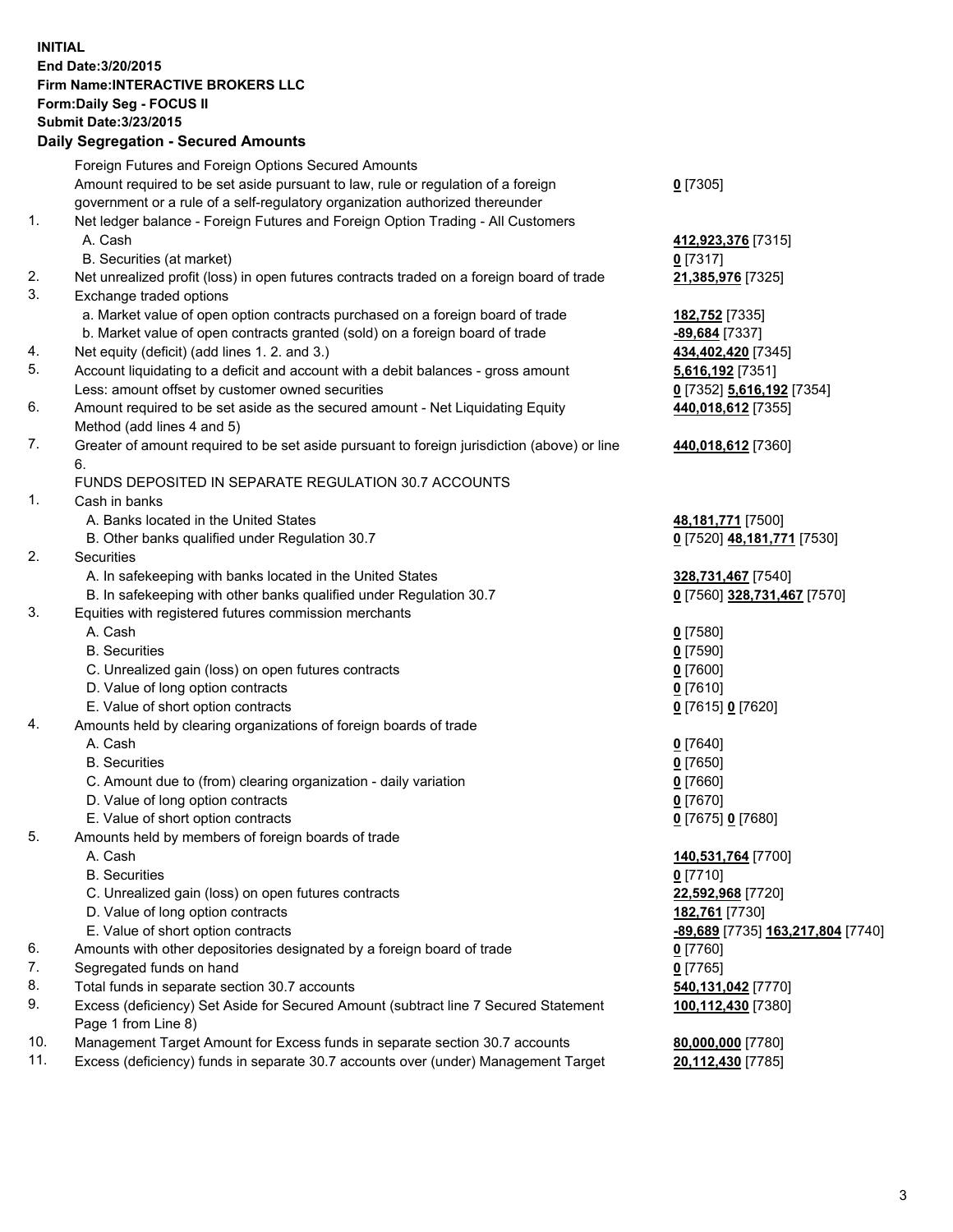**INITIAL End Date:3/20/2015 Firm Name:INTERACTIVE BROKERS LLC Form:Daily Seg - FOCUS II Submit Date:3/23/2015 Daily Segregation - Segregation Statement** SEGREGATION REQUIREMENTS(Section 4d(2) of the CEAct) 1. Net ledger balance A. Cash **2,589,648,657** [7010] B. Securities (at market) **0** [7020] 2. Net unrealized profit (loss) in open futures contracts traded on a contract market **-48,221,281** [7030] 3. Exchange traded options A. Add market value of open option contracts purchased on a contract market **103,066,096** [7032] B. Deduct market value of open option contracts granted (sold) on a contract market **-168,865,430** [7033] 4. Net equity (deficit) (add lines 1, 2 and 3) **2,475,628,042** [7040] 5. Accounts liquidating to a deficit and accounts with debit balances - gross amount **2,868,868** [7045] Less: amount offset by customer securities **0** [7047] **2,868,868** [7050] 6. Amount required to be segregated (add lines 4 and 5) **2,478,496,910** [7060] FUNDS IN SEGREGATED ACCOUNTS 7. Deposited in segregated funds bank accounts A. Cash **242,752,270** [7070] B. Securities representing investments of customers' funds (at market) **1,490,517,305** [7080] C. Securities held for particular customers or option customers in lieu of cash (at market) **0** [7090] 8. Margins on deposit with derivatives clearing organizations of contract markets A. Cash **20,162,695** [7100] B. Securities representing investments of customers' funds (at market) **123,231,749** [7110] C. Securities held for particular customers or option customers in lieu of cash (at market) **0** [7120] 9. Net settlement from (to) derivatives clearing organizations of contract markets **-5,221,591** [7130] 10. Exchange traded options A. Value of open long option contracts **2,662,671** [7132] B. Value of open short option contracts **-8,339,224** [7133] 11. Net equities with other FCMs A. Net liquidating equity **-53,567,106** [7140] B. Securities representing investments of customers' funds (at market) **878,160,159** [7160] C. Securities held for particular customers or option customers in lieu of cash (at market) **0** [7170] 12. Segregated funds on hand **0** [7150] 13. Total amount in segregation (add lines 7 through 12) **2,690,358,928** [7180] 14. Excess (deficiency) funds in segregation (subtract line 6 from line 13) **211,862,018** [7190] 15. Management Target Amount for Excess funds in segregation **155,000,000** [7194]

16. Excess (deficiency) funds in segregation over (under) Management Target Amount Excess

**56,862,018** [7198]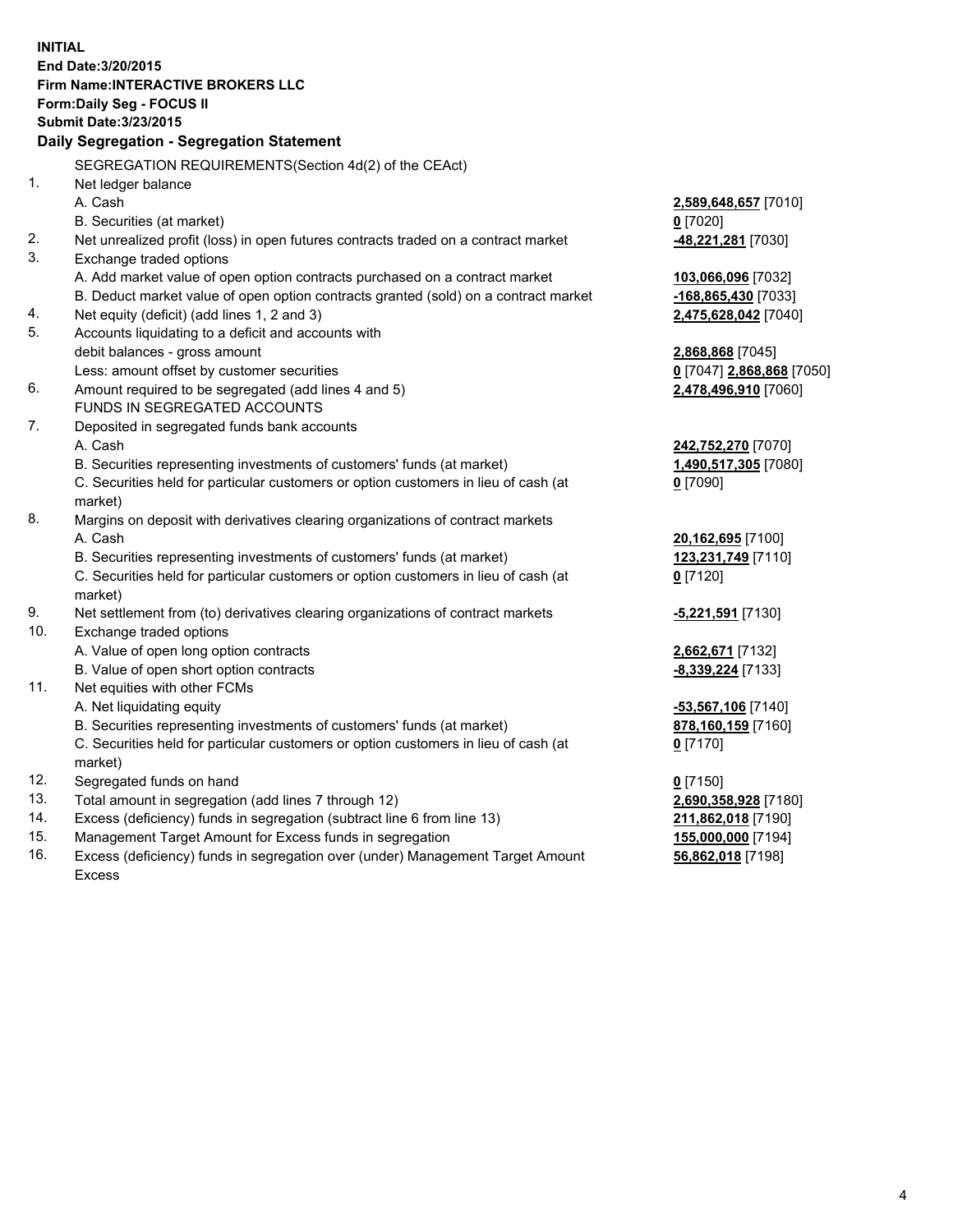## **INITIAL End Date:3/20/2015 Firm Name:INTERACTIVE BROKERS LLC Form:Daily Seg - FOCUS II Submit Date:3/23/2015 Daily Segregation - Supplemental**

| $\blacksquare$ | Total gross margin deficiencies - Segregated Funds Origin                              | 28,625 [9100]  |
|----------------|----------------------------------------------------------------------------------------|----------------|
| $\blacksquare$ | Total gross margin deficiencies - Secured Funds Origin                                 | 727,767 [9101] |
| $\blacksquare$ | Total gross margin deficiencies - Cleared Swaps Customer Collateral Funds Origin       | $0$ [9102]     |
| $\blacksquare$ | Total gross margin deficiencies - Noncustomer and Proprietary Accounts Origin          | $0$ [9103]     |
| $\blacksquare$ | Total number of accounts contributing to total gross margin deficiencies - Segregated  | 3[9104]        |
|                | <b>Funds Origin</b>                                                                    |                |
| $\blacksquare$ | Total number of accounts contributing to total gross margin deficiencies - Secured     | 5[9105]        |
|                | <b>Funds Origin</b>                                                                    |                |
|                | Total number of accounts contributing to the total gross margin deficiencies - Cleared | $0$ [9106]     |
|                | Swaps Customer Collateral Funds Origin                                                 |                |
| $\blacksquare$ | Total number of accounts contributing to the total gross margin deficiencies -         | $0$ [9107]     |
|                | Noncustomer and Proprietary Accounts Origin                                            |                |
| $\blacksquare$ | Upload a copy of the firm's daily margin report the FCM uses to issue margin calls     |                |
|                | which corresponds with the reporting date.                                             |                |

03.20.2015 Commodity Margin Deficiency Report.xls